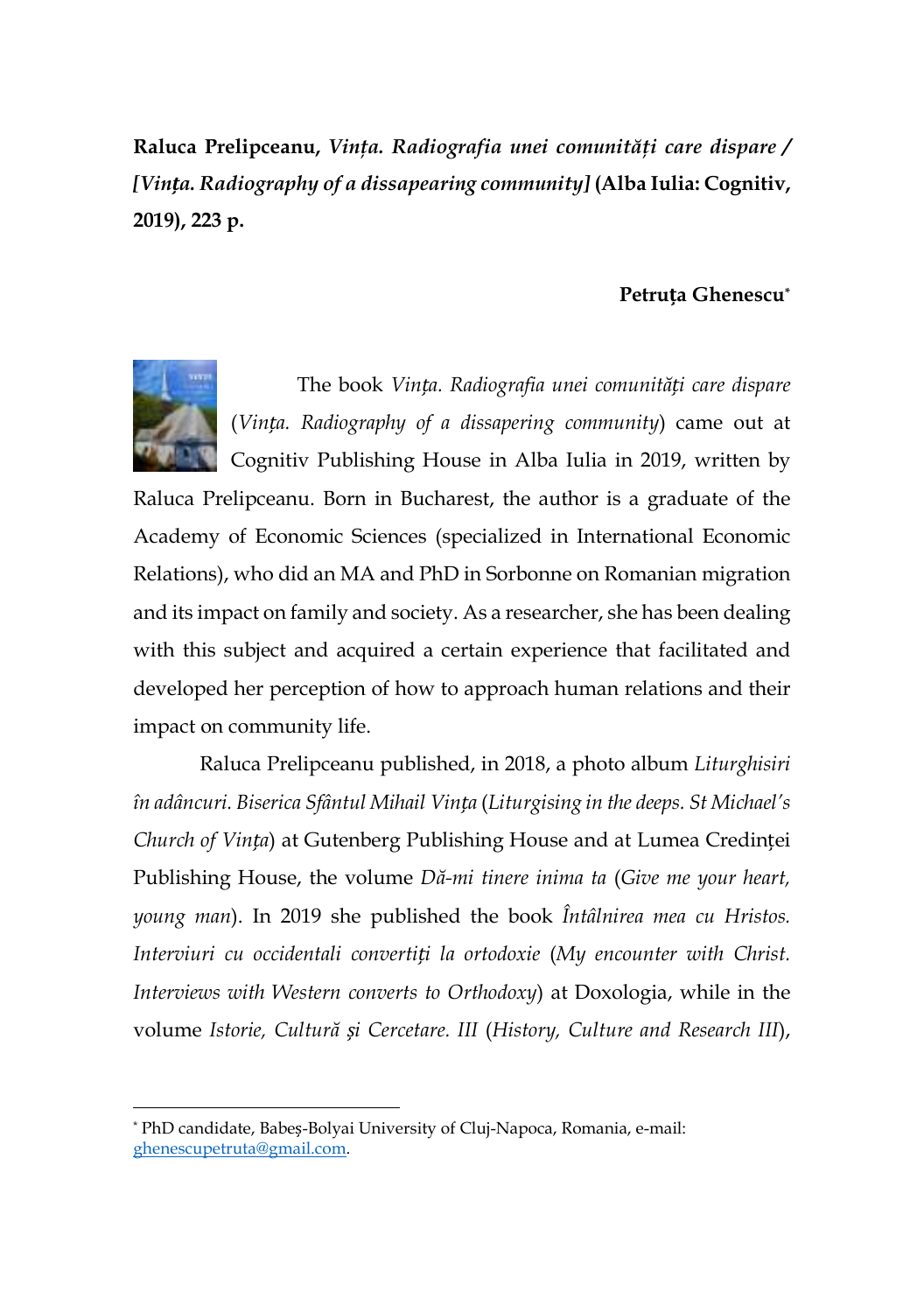which came out at Cetatea de Scaun, Târgoviște, she published an article entitled *Arta eclectică a lui Simion Silaghi Sălăgeanu, un artist transilvănean la confluență de veacuri, sec. XVIII-XIX* (*The ecclectic art of Simion Silaghi Sălăgeanu, an artist from Transylvania at the turn of centuries, 18th-19th*), pages 110-132.

In 2010 the church of village Geamăna (Lupșa, County of Alba) was flooded by spillages from the copper mine of Roșia Poieni, which, having build up, covered a large part of the village of Vința. Following a visit made in 2014 in the Arieș Valley, the author discovered the hostile environment around the sterile lake of Geamăna and Vința, which she found again on a visit made there two years later. In 2015 the locals sought a remedy of the situation without a concrete result.

Thus, in the year 2018, Raluca Prelipceanu started a series of projects reporting the problems that this community was faced with, involving numerous personalities such as icon painter Grigore Popescu Muncel, architect Șerban Sturza, restorer Dan Mohanu, restorer and university professor Maria Dumbrăvicean, PhD, restorer and university professor Doina Mihăilescu, PhD, architect Maria Palade, architect Decebal Becea, university professor Ioan Aurel Pop, PhD (Academy member), who signed and submitted a petition to the Archbishopric of Alba Iulia, NGOs like ProPatrimonio, ROST, Centre for World Patrimony within UNESCO, Astra Museum of Sibiu, volunteers and the CupruMin enterprise in order to collect money and obtain a new place for the relocation of the church.

Also, more photo exhibitions were organized, drawing attention to the negative impact generated by lack of responsibility, involvement, and bureaucracy in major risk situations. The first exhibition was entitled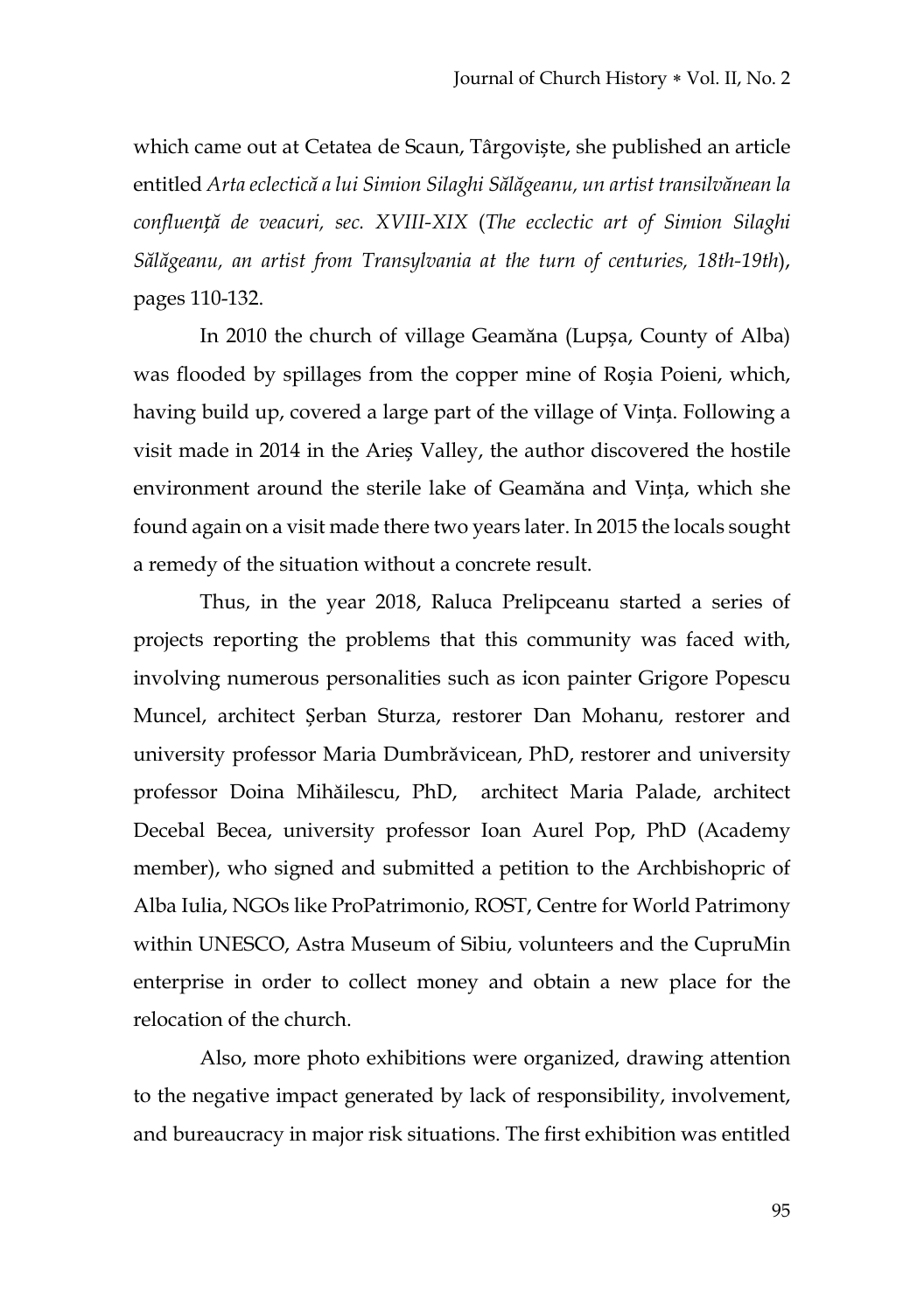*Biserici în lacrimi* (*Curches in tears*), whose vernissage took place in Bucharest, followed by the second exhibition, *Liturghisiri în adâncuri*  (*Liturgising in the deeps*), dedicated to St Michael's Church from Vința, where approximately 70 photos were exhibited, opened by Academy member Marius Porumb. The third one was the exhibition *Lacrimile Vinței* (*The tears of Vința*), hosted by the Orthodox Pedagogic High School "Anastasia Popescu" of Alba Iulia.

The numerous photos were published in the album *Liturghisiri în adâncuri* (*Liturgising in the deeps*), launched at Romanian Peasant's Club from Bucharest on 4th July 2018 and relaunched at the event that took place at "Anastasia Popescu" High School, along with the monography *Vința. Radiografia unei comunități care dispare* (*Vința. Radiography of a dissapearing community*). The subject of the two volumes was dealt with extensively on the over 22 websites (Annexe 1) that speak of the total involvement of the author in the conservation of this precious historical, artistic and religious monument.

CupruMin enterprise, as well as Romanian Orthodox Archbishopric of Alba Iulia have shown their interest in collaborating with Astra Museum and proPatrimonio Foundation for the preservation of the church in Vința.

The measures of preservation of this church building, which make up the contents of the present volume are the fortunate crowning of those acquired experiences. Raluca Prelipceanu has become an instrument towards the immortality of a community that cannot speak for itself anymore, as she herself has stated: "The old people are passing away one by one, keeping the memory of the village as it once had been with grand houses, get-togethers, mills and the church building in particular […]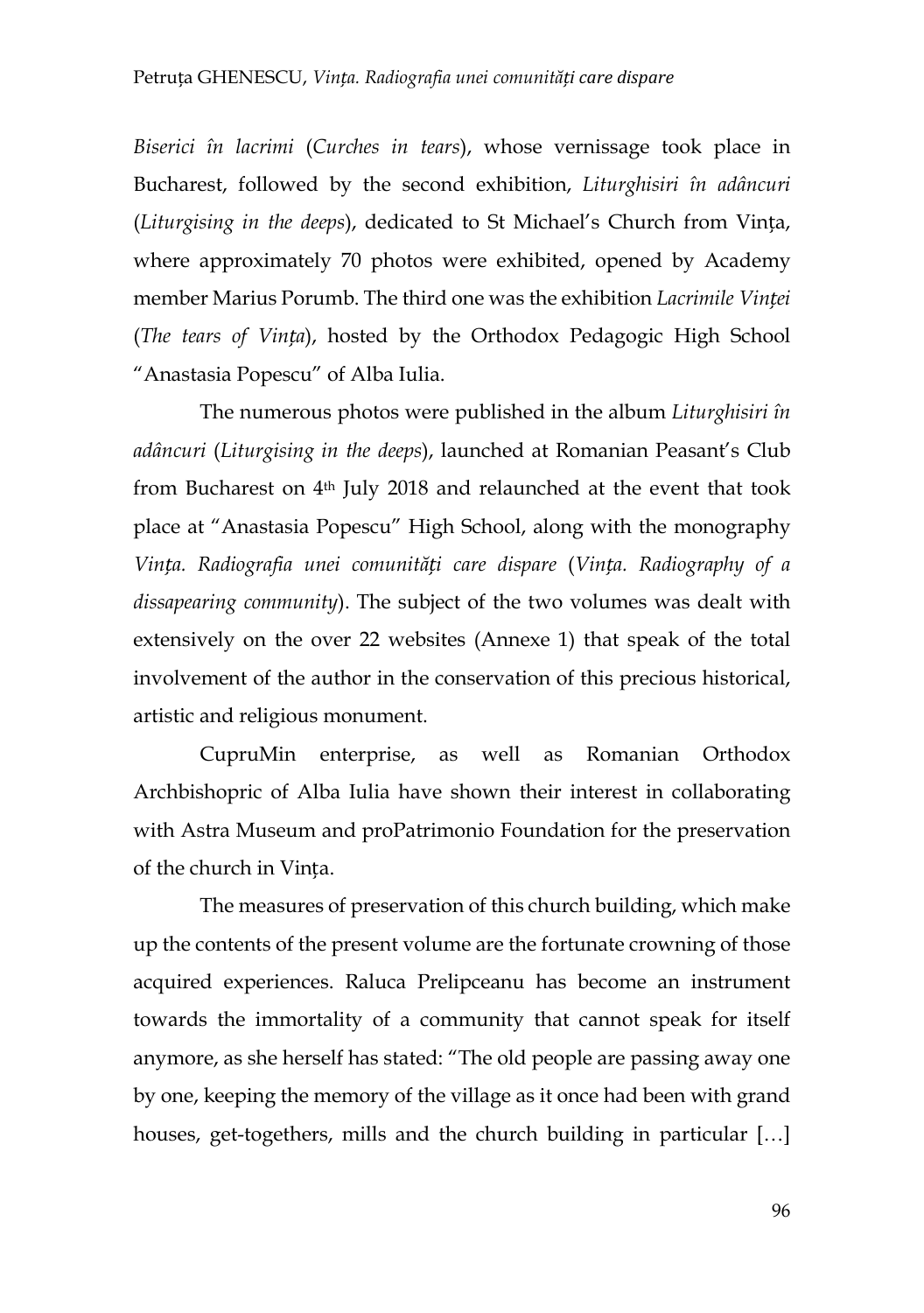Another year has passed, in which the lake has grown mercilessly, nothing is ever as it had been, everything slowly disappearing, swollen by time and the lake. Maria Hebean too departed at the age of 80, her old house and mill abandoned. Her cousin, Liviu Hebean, fell in his house and, with one leg cut off, couldn't get up again. You may still shout, but people are no more to hear you […]".

The paper *Vința. Radiografia unei comunități care dispare* (*Vința. Radiography of a disappearing community*) has 223 pages, 255 bibliographic references, 40 quotes from the schemantisms of the time, demographic statistics, conscriptions of lay and eccelsiastical authorities between 1731 and 1947 and 75 photo annexes comprising the plan of the church building, an image from the writings of Sebastian Ciapa, images of the church location, and the inhabitants, along with photographic reproduction of indoor details (icons, frescos, murals) and of interventions made for the preservation of the paint.

The book is prefaced by restorer and university professor Doina Mihăilescu, PhD, from the Faculty of Art and Design of the Western University of Timișoara and by Reader Geanina Ionescu, PhD, director of the Astra Centre for Patrimony of the Astra Museum, Sibiu.

The content unfolds gradually in different subjects which have in view the placement in the historical atmosphere of the village and its development in chapters: *The village of Vința in history*, *Central construction of the village*, *St Michael's Church*; case studies can be found in chapters: *Simion Silaghi, a successful career*, *Iconographic program of the church of Vința*, *Chromatics of the church of Vința*, The last part of the book seeks to clear up some aspects relating to the uniqueness and artistic value of the monument of Vința: *Characteristics and particularities of the church of Vința*,